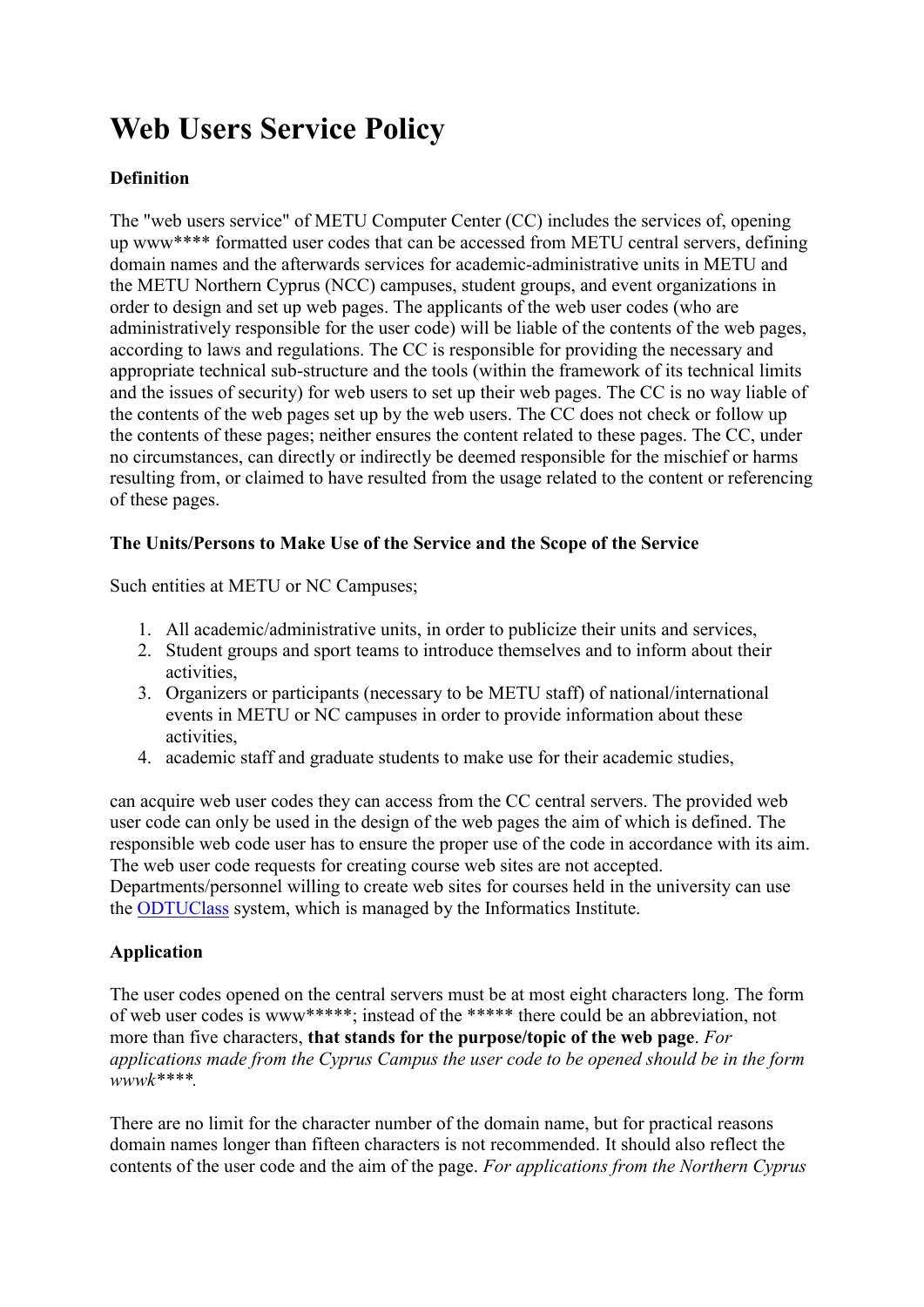*Campus the domain name will have the www.\*\*\*\*\*\*\*.ncc.metu.edu.tr and www.\*\*\*\*\*\*\*.kkk.metu.edu.tr definitions.* 

The web user code and the name for the academic and administrative units is decided according to the ECS [\(Electronic Communication System\)](http://bidb2.metu.edu.tr/275-electronic-communication-system-ecs-user-codes-list) code as indicated below:

**Web user code:** www*ecs* **Domain Name:** www.*ecs*.metu.edu.tr

## *To obtain a Web user code and a domain name ["New Web User Code and Domain Name](http://cc-form.metu.edu.tr/web)  [Application Form"](http://cc-form.metu.edu.tr/web) should be filled in and sent.*

- For the academic/administrative units, the administrator of the related faculty, institute, department, center or office (Dean of the faculties, chairman of the deparments and director of the other academic and administrative units and centers),
- For the student groups their academic advisors,
- For the sport teams their academic advisors (*if the advisor cannot be reached or doesn't exist, an authorized person in Office of Sports*)
- For the doctorate/graduate students their dissertation counselors,
- For the academic research groups and projects, the academic counselor of the group or project
- For the events/organizations held or participated by METU the managing academic/administrative staff,

should apply entering their personal user code and password in the application form. *For the applications made from the Northern Cyprus Campus it should be indicated that the application is made from that campus.* 

After all the definitions about the web user code and the domain name are made, an e-mail will be sent to the address of the responsible person about the matter in hand.

*The qualifications necessary for the "Web User Code Responsible Persons":*

Web user code responsible persons should have Unix and HTML knowledge and/or skills to use web page design tools and some knowledge of technical jargon of English.

# **Opening the User Code and Defining the Domain Name**

After the requirement for a web user code and a domain name reaches the CC and is evaluated;

- If there is a user code already opened for the conveyed demand, the applicant is informed of the situation. A newly formed password for the existing user code is delivered to the applicant when both The CC and the applicant agree on it.
- If there is no already assigned web user code for the conveyed demand the necessary action is taken to open a www\*\*\*\* formatted user code.
- The same procedure similarly applies for the domain name, if such a name is not already defined and if it is approved, the necessary definitions are made.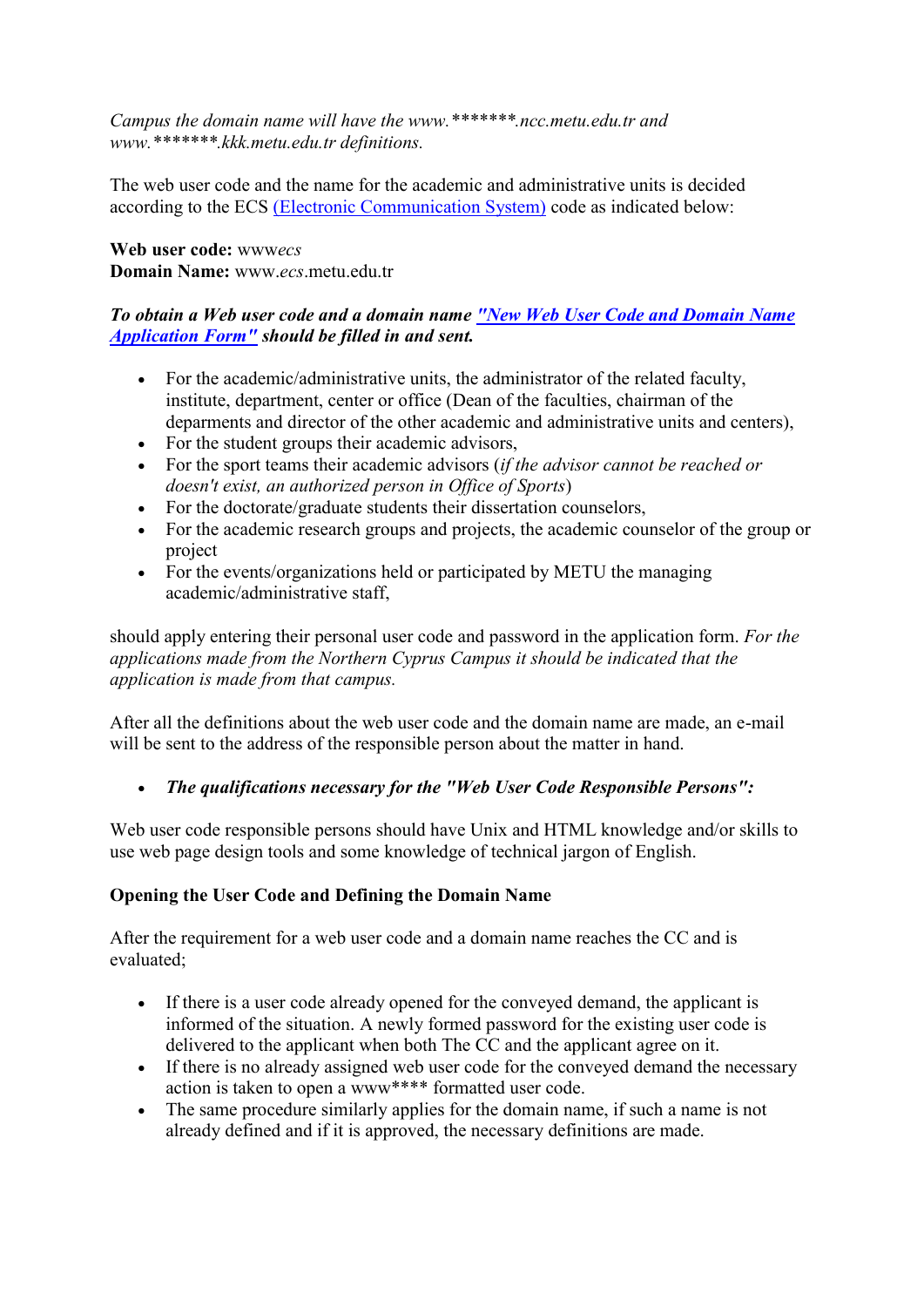Since the web user code applications made via the Cyprus Campus reach the NCC Information Technologies Directorate (NCC-ITC Office) the steps of the procedure above pertains for the NCC-ITC Office as well.

## **Expiration of Web User Codes**

User codes supplied for events organized or participated by METU and for academic studies are cancelled after the requested duration time expires.

The web user codes defined for academic/administrative units and student groups sustain as long as the unit and/or the student group exists.

#### **Points to be considered for the Web User Code Responsible Persons**

- Any kind of file opened for access within the web pages that are set up with the web user code should be placed in the "**wwwhome**" directory situated under the directory belonging to that user code.
- The relevant unit/community/persons are responsible for the issues as the substructure. the graphics and the content design and updates of their web pages. The CC provides technical/information support to web code users for the opening and preparations to use of the web user code for the probable problems encountered and is not responsible for the stages (substructure, graphics and content design, updates etc.) that follow.
- Web pages designed with the web user codes must comply with the legal arrangements, policies and procedures listed at [http://doc-form.cc.metu.edu.tr/.](http://doc-form.cc.metu.edu.tr/) Furthermore, it is imperative that the web pages not contain any documents of persons/institutions without showing reference/resource and no work be published without the prior consent of the author.
- It is essential that the fore mentioned pages contain access information about the relevant unit/community/event/organization/person. Other compulsories and content proposals for the web pages set up on METU central servers can be accessed at [here.](http://faq.cc.metu.edu.tr/faq/what-are-required-and-suggested-content-features-web-pages-academicadministrative-units-and)
- For links on the METU Web Pages to the pages set up by the web code users the users should inform the **webadmin@metu.edu.tr** address by an e-mail of the requirement.
- When the function of the web user code is over the user should inform the **webadmin metu.edu.tr** e-mail address for the user code to be terminated.
- www\*\*\*\*@metu.edu.tr address is used for correspondence of the web account and therefore should regularly be followed up.

# **The Technical Specifications of the Web User Code and the Constructed Web page**

- The web user codes, as a default, are assigned with a quota capacity of **250 MB**.
- The factual address of the web pages constructed with web user codes is **[http://www.\\*\\*\\*\\*\\*\\*\\*.metu.edu.tr](http://www.*******.metu.edu.tr/)**.
- The same page is also defined and accessed from the below addresses besides the [http://www.\\*\\*\\*\\*\\*\\*\\*.metu.edu.tr](http://www.*******.metu.edu.tr/) address;

**http://\*\*\*\*\*\*\*.metu.edu.tr [http://www.\\*\\*\\*\\*\\*\\*\\*.odtu.edu.tr](http://www.*******.odtu.edu.tr/) http://\*\*\*\*\*\*\*.odtu.edu.tr [http://www.\\*\\*\\*\\*\\*\\*\\*.metu.edu](http://www.*******.metu.edu/) http://\*\*\*\*\*\*\*.metu.edu**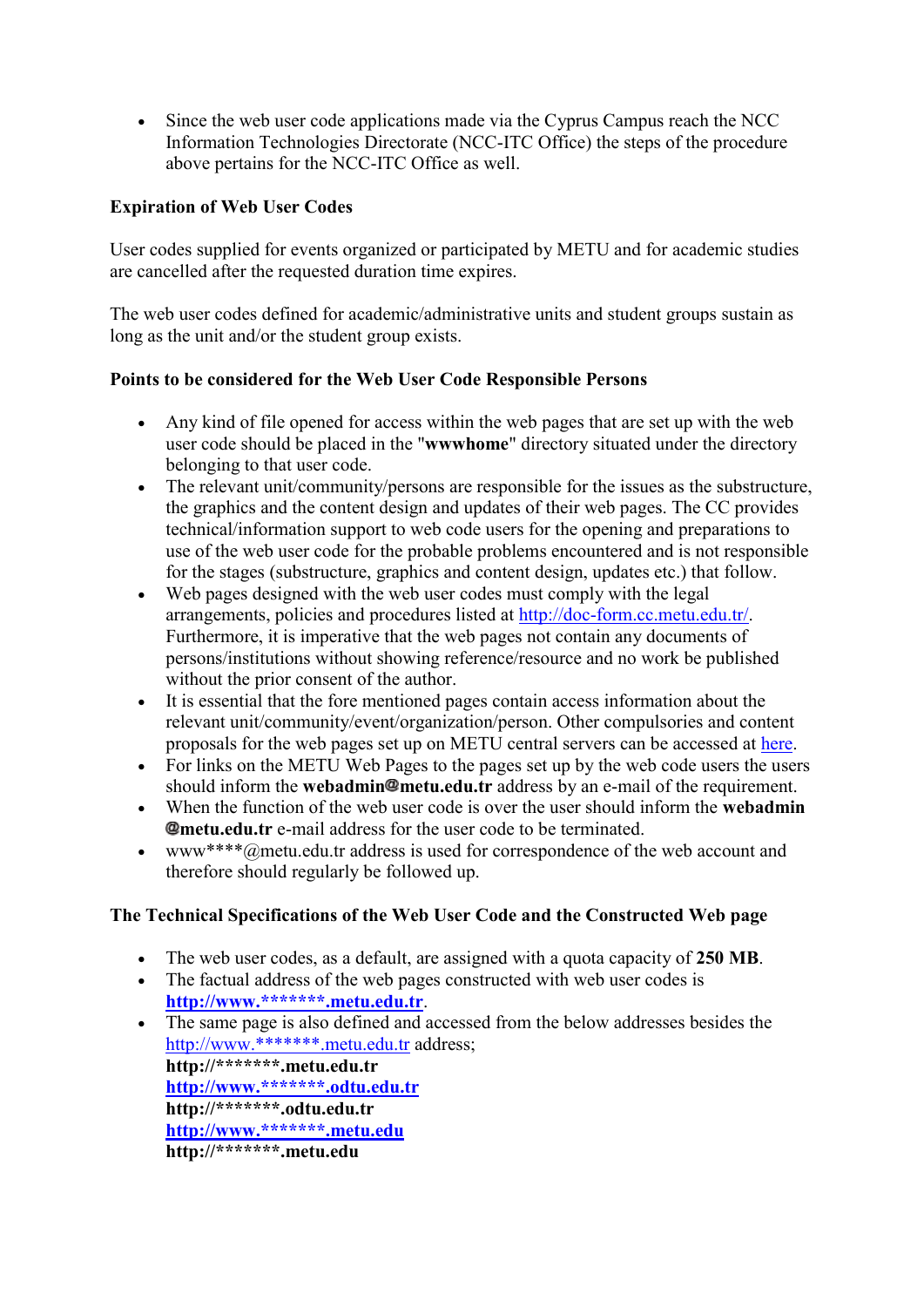- The space allotted for the web user may not be used for back-up or program running purposes. Care should be practised to keep the size of the files to a minimum to avoid problems like the web page to slow down or insufficiency of quota.
- It is possible to use PHP on the web pages set up with the web user code. Furthermore, it is permitted to make use of the programs under the **[www.metu.edu.tr/cgi-bin/](http://www.metu.edu.tr/cgi-bin/)** address and supported by the CC. Due to reasons of security; there is restriction on the use of programs other than those indicated within the web user code.
- A database with the same name as the user account is allocated to the web users under PostgreSQL database management system when the users make a requirement. Further information regarding the matter can be reached at [here.](http://bidb2.metu.edu.tr/en/web-users-service-policy#10)

#### **New password request**

It is possible to set a new password in case the existing password is lost, forgotten, or the responsible person parts etc. and it can not be reached. To request for a new password;

- For the academic/administrative units, the administrator of the related faculty, institute, department, center or office (Dean of the faculties, chairman of the deparments and director of the other academic and administrative units and centers),
- on behalf of the student groups subordinate to Office of Cultural Affairs, the academic advisors; if the advisor cannot be reached or doesn't exist, an authorized person in Office of Cultural Affairs,
- on behalf of the student groups or sports teams subordinate to Office of Sports, the academic advisors; if the advisor cannot be reached or doesn't exist, an authorized person in Office of Sports,
- for the doctorate/graduate students their dissertation counselors,
- For the academic research groups and projects, the academic counselor of the group or project
- for the events/organizations held or participated by METU the managing academic/administrative staff,

should fill in and send the ["Web User Code New Password Application Form"](http://cc-form.metu.edu.tr/web/pwd.php) which they can access using their personal "@metu.edu.tr" user code and password. *For applications made from the Cyprus Campus the fact should be stated that it is made from the Cyprus Campus.* After the new password is assigned the envelope of the password must be picked up from the CC **producing an ID**. *For the Cyprus applications the envelope should be picked up from NCC-ICT since those applications reach NCC-ICT Office.*

#### **Quota Increase Request**

It is possible to request for a quota increase when the default capacity (250 MB) provided at the opening of the quota, does not suffice due to the purpose and content of the related page, by sending an e-mail to **hot-line@metu.edu.tr** request The form can be accessed using the www\*\*\*\* user code and the password. The quota increase request is investigated by the METU CC; the space allocated at the central servers and the file usage for the web user code is considered and if the requirement is accepted the quota increase is carried out.

#### **Database Request**